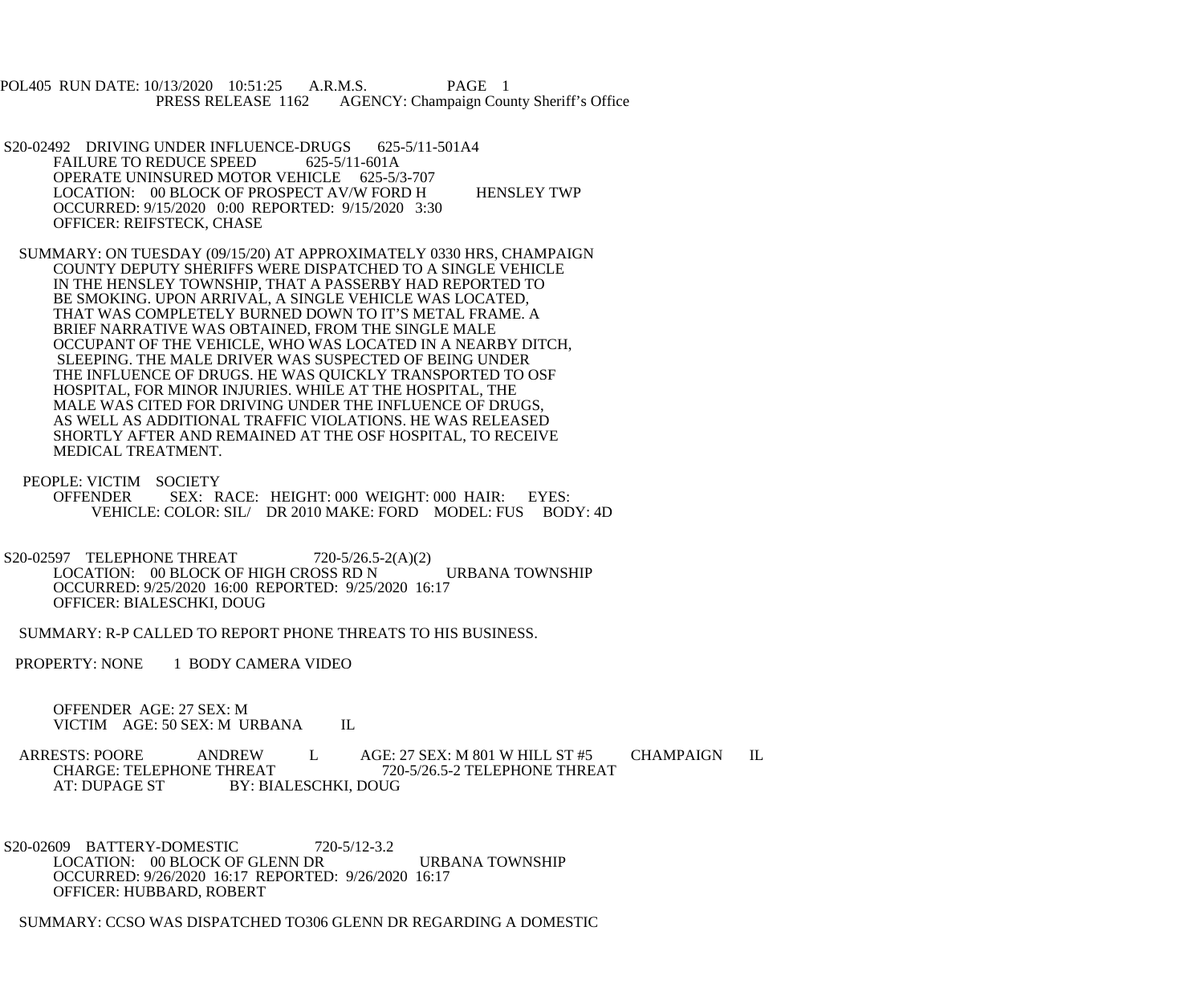POL405 RUN DATE: 10/13/2020 10:51:25 A.R.M.S. PAGE 2<br>PRESS RELEASE 1162 AGENCY: Champaign Cou AGENCY: Champaign County Sheriff's Office INCIDENT IN WHICH TWO SUBJECTS WHO FORMERLY DATED WERE INVOLVED IN A PHYSICAL ALTERCATION.

PROPERTY: NONE BODY CAMERA VIDEO

 OFFENDER AGE: 19 SEX: F VICTIM AGE: 19 SEX: F URBANA IL VICTIM AGE: 20 SEX: M CHAMPAIGN IL

- ARRESTS: JOHNSON JOEB J AGE: 20 SEX: M 2411 N NEIL ST 203 CHAMPAIGN IL<br>CHARGE: BATTERY-DOMESTIC 720-5/12-3.2 BATTERY-DOMESTIC CHARGE: BATTERY-DOMESTIC 720-5/12-3.2 BATTERY-DOMESTIC AT: 2000 BLK N NEIL ST BY: HUBBARD, ROBERT
- S20-02655 OTHER TROUBLE/INFO RPT LOCATION: 400 BLOCK OF MACON ST MAHOMET TOWNSHIP OCCURRED:10/01/2020 8:00 REPORTED: 10/01/2020 8:35 OFFICER: BIALESCHKI, DOUG
- SUMMARY: R-P CALLED TO REPORT HARASSMENT TO HER HUSBAND VIA FACEBOOK BY FAMILY MEMBERS OF A 17 YR OLD GIRL HE HAD DRUNK TEXTED.
- PROPERTY: NONE 1 BODY CAMERA VIDEO

 OFFENDER AGE: 39 SEX: M VICTIM AGE: 44 SEX: M MAHOMET IL

- S20-02717 THEFT-RETAIL 720-5/16-25 LOCATION: 00 BLOCK OF DUNLAP AV S SAVOY OCCURRED:10/05/2020 14:19 REPORTED: 10/05/2020 14:19 OFFICER: REIFSTECK, BRANDON
- SUMMARY: SUBJECT ISSUED AN NTA FOR RETAIL THEFT AT WALMART.
- PROPERTY: STOLEN 2 CLOTHING-NOT FURS
	- NONE 1 BODY CAMERA VIDEO
	- STOLEN 1 CAMPING EQUIPMENT
	- STOLEN 1 CAMPING EQUIPMENT

| OFFENDER AGE: 39 SEX: M |       |  |
|-------------------------|-------|--|
| VICTIM WALMART          | SAVOY |  |

ARRESTS: BAKER REED A AGE: 39 SEX: M HOMELESS<br>CHARGE: THEFT-RETAIL 720-5/16-25 THEFT-RETAIL CHARGE: THEFT-RETAIL 720-5/16-25 THEFT-RETAIL AT: 500 BLK S DUNLAP AVE BY: REIFSTECK, BRANDON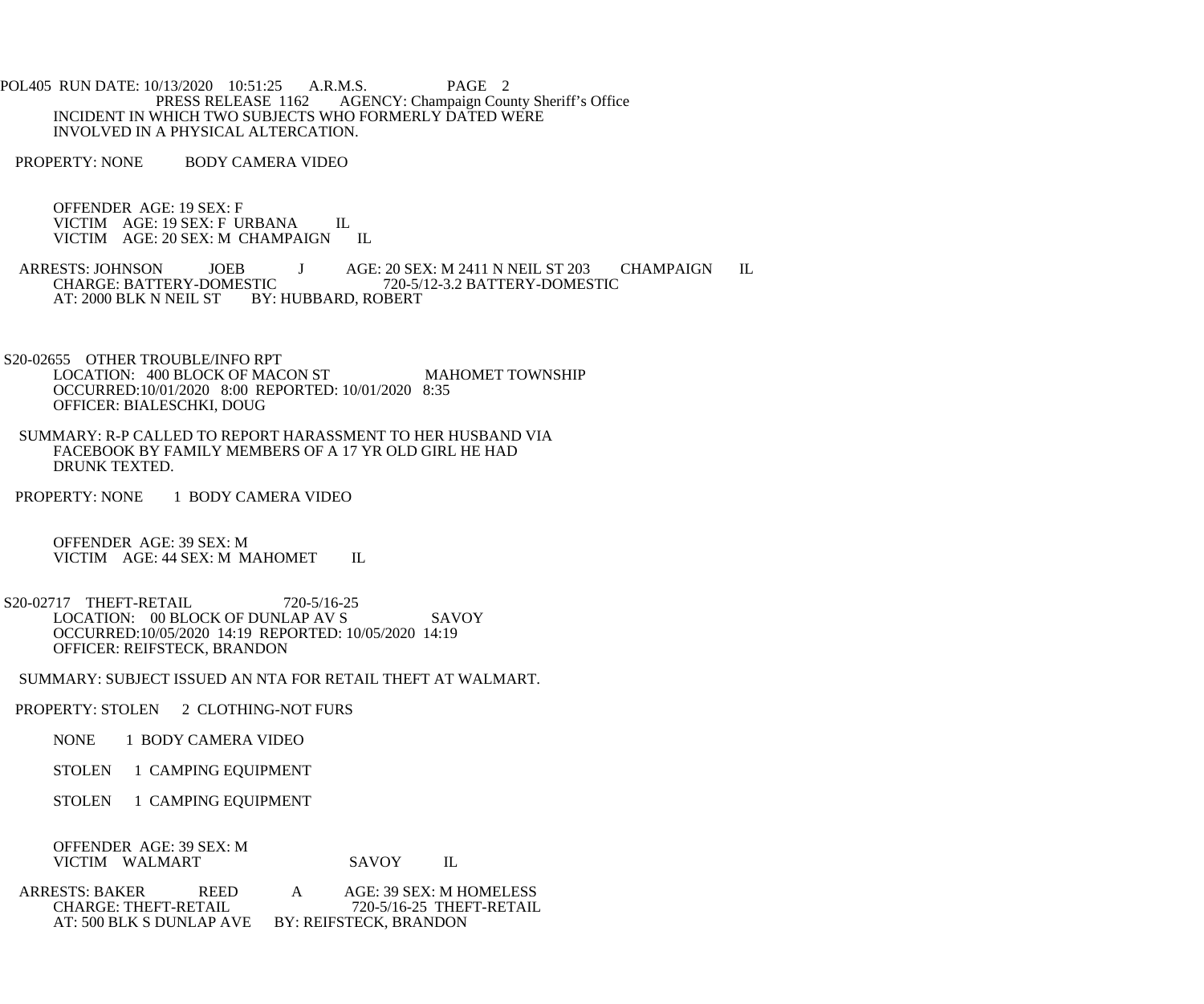POL405 RUN DATE: 10/13/2020 10:51:25 A.R.M.S. PAGE 3<br>PRESS RELEASE 1162 AGENCY: Champaign Cou AGENCY: Champaign County Sheriff's Office

S20-02723 BURGLARY RESIDENTIAL 720-5/19-3 LOCATION: 00 BLOCK OF OLYMPIAN RD SOMER TOWNSHIP OCCURRED:10/05/2020 21:30 REPORTED: 10/06/2020 5:34 OFFICER: REIFSTECK, BRANDON

 SUMMARY: VICTIM SAID EX-GIRLFRIEND FORCED ENTRY TO THE RESIDENCE AND STOLE HIS CLOTHING.

PROPERTY: NONE 1 BODY CAMERA VIDEO

DAMAGED 1 WINDOW

STOLEN 1 CLOTHING-NOT FURS

 OFFENDER AGE: 29 SEX: F VICTIM AGE: 32 SEX: M URBANA IL

 S20-02724 OTHER TROUBLE/INFO RPT LOCATION: 00 BLOCK OF MAIN SPUR ST E URBANA TOWNSHIP OCCURRED:10/06/2020 6:44 REPORTED: 10/06/2020 6:44 OFFICER: REIFSTECK, BRANDON

 SUMMARY: SUBJECT FOUND SLEEPING IN VICTIM'S VEHICLE. SUBJECT RETURNED TO HIS RESIDENCE.

PROPERTY: NONE 1 BODY CAMERA VIDEO

 OFFENDER AGE: 36 SEX: M VICTIM AGE: 38 SEX: M URBANA IL

 S20-02727 WARRANT-IN STATE BATTERY-AGG DOMESTIC 720-5/12-3.3 DRIVING UNDER SUSPENDED LICENSE 625-5/6-303 LOCATION: 00 BLOCK OF CHURCH ST W SAVOY OCCURRED:10/06/2020 12:45 REPORTED: 10/06/2020 12:54 OFFICER: GABRA, KEROLOS

 SUMMARY: THE VICTIM AND THE OFFENDER ARE IN DATING RELATIONSHIP AND THE VICTIM IS CURRENTLY EIGHTS MONTHS PREGNANT WITH THE OFFENDER'S CHILD. THE VICTIM REPORTED THE OFFENDER BATTERED HER DURING AN ARGUMENT THAT CAUSED HER TO HAVE PAINS IN HER STOMACH AREA. TWO WITNESSES ALSO OBSERVED THE OFFENDER BATTER THE VICTIM AND DROVE OFF IN HIS VEHICLE AS THE VICTIM WAS ON TOP OF THE HOOD. THE OFFENDER WAS LOCATED AND DENIED THE ACCUSATIONS. THE OFFENDER WAS PLACED UNDER ARREST AND TRANSPORTED TO THE CHAMPAIGN COUNTY JAIL.

PROPERTY: NONE BODY CAMERA VIDEO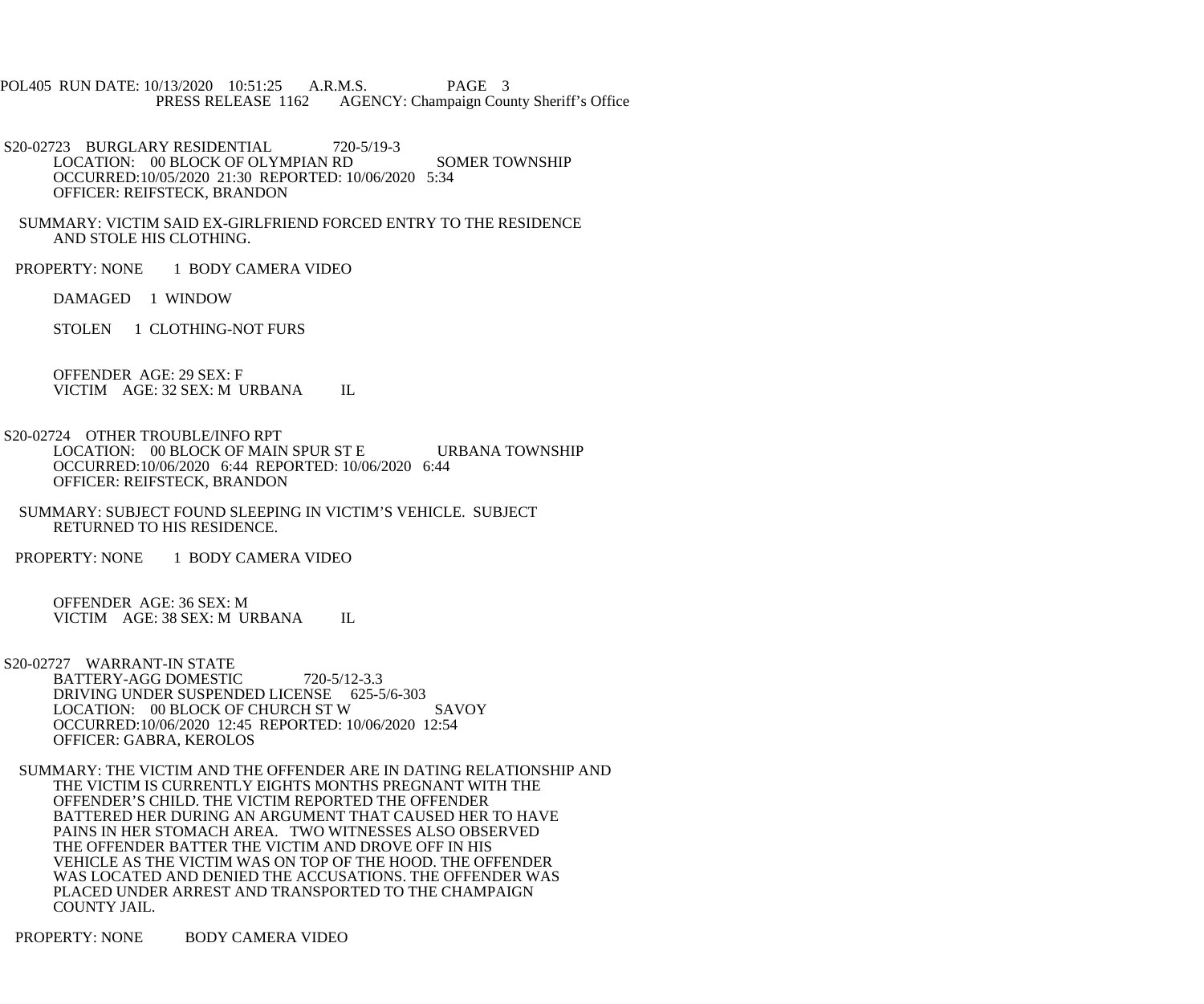POL405 RUN DATE: 10/13/2020 10:51:25 A.R.M.S. PAGE 4<br>PRESS RELEASE 1162 AGENCY: Champaign Cou PRESS RELEASE 1162 AGENCY: Champaign County Sheriff's Office<br>NONE BODY CAMERA VIDEO **BODY CAMERA VIDEO** 

 PEOPLE: VICTIM SOCIETY-WARRANTS/RECOVERED PROPERTY OFFENDER AGE: 26 SEX: M VICTIM AGE: 24 SEX: F INDIANAPOLIS IN

ARRESTS: CORNELL MARCEL E AGE: 26 SEX: M 208 E CHURCH ST SAVOY IL CHARGE: WARRANT-IN STATE CHARGE: WARRANT-IN STATE WARRANT<br>AT: MATTIS/HARBOR POINT BY: HUBBARD. ROBERT AT: MATTIS/HARBOR POINT BY<br>CORNELL MARCEL E CORNELL MARCEL E AGE: 26 SEX: M 208 E CHURCH ST SAVOY IL<br>CHARGE: BATTERY-AGG DOMESTIC 720-5/12-3.3 BATTERY-AGG DOMESTIC ESTIC 720-5/12-3.3 BATTERY-AGG DOMESTIC<br>BY: HUBBARD, ROBERT AT: MATTIS/HARBOR POINT B<br>CORNELL MARCEL E AGE: 26 SEX: M 208 E CHURCH ST SAVOY IL<br>D LICENSE 625-5/6-303 DRIVING UNDER SUSPENDED L CHARGE: DRIVING UNDER SUSPENDED LICENSE AT: MATTIS/HARBOR POINT BY: HUBBARD, ROBERT

 S20-02728 BATTERY-DOMESTIC 720-5/12-3.2 HARASSMENT BY ELECTRONIC COMMUNICAT 720-5/26.5-3 VIOLATION STALKING NO CONTACT 740-21/125 LOCATION: 00 BLOCK OF LINCOLN ST E ST JOSEPH OCCURRED:10/06/2020 16:49 REPORTED: 10/06/2020 16:55 OFFICER: METZLER, JEFFREY

 SUMMARY: DEPUTIES WERE DISPATCHED TO THE 200 BLOCK OF E. LINCOLN ST. IN THE VILLAGE OF SAINT JOSEPH FOR A REPORT OF A DOMESTIC BATTERY. DEPUTIES LOCATED AND ARRESTED THE AGGRESSOR.

PROPERTY: NONE 1 BODY CAMERA VIDEO

NONE 8 PHOTOS-DIGITAL

PEOPLE: VICTIM AGE: 26 SEX: F ST JOSEPH IL

ARRESTS: DIAL CALIN JAMES AGE: 26 SEX: M 502 CR 3100 N FISHER IL CHARGE: BATTERY-DOMESTIC 720-5/12-3.2 BATTERY-DOMESTIC CHARGE: BATTERY-DOMESTIC<br>AT: 300 BLK N THIRD ST BY: BY: METZLER, JEFFREY<br>JAMES AGE: 26 SEX: M DIAL CALIN JAMES AGE: 26 SEX: M 502 CR 3100 N FISHER IL<br>CHARGE: HARASSMENT BY ELECTRONIC COMMUNICAT 720-5/26.5-3 HARASSMENT BY ELECTRONIC CHARGE: HARASSMENT BY ELECTRONIC COMMUNICAT<br>AT: 300 BLK N THIRD ST BY: METZLER. JEFFREY AT: 300 BLK N THIRD ST BY: M<br>DIAL CALIN JAMES CALIN JAMES AGE: 26 SEX: M 502 CR 3100 N FISHER IL<br>OLATION STALKING NO CONTACT 740-21/125 VIOLATION STALKING NO CON CHARGE: VIOLATION STALKING NO CONTACT AT: 300 BLK N THIRD ST BY: METZLER, JEFFREY

S20-02731 THEFT FROM MOTOR VEHICLE 720-5/16-1